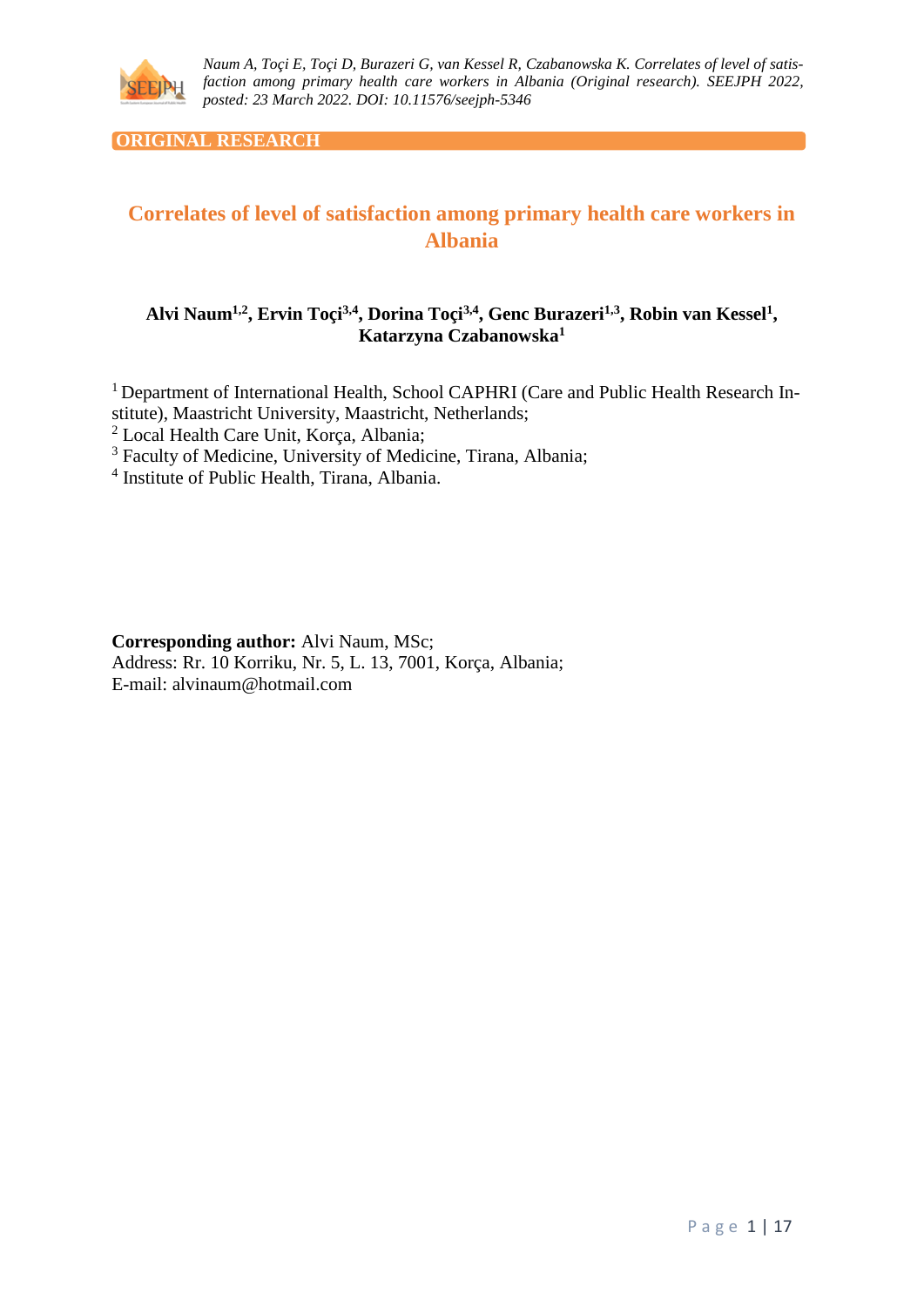

# **Abstract**

**Aim:** The aim of this study was to explore the level of satisfaction of primary health care staff in Albania and the factors associated with it.

**Methods:** A cross-sectional study was conducted in Tirana city, the Albanian capital, from 11 November 2020 until 25 November 2020. Among all health centers (HCs) and health centers of specialties (HCSs) of Tirana Municipality, there were selected randomly a HC in rural areas, a HC in urban areas and one HCS. All the staff (doctors and nurses) being present at the time of data collection was interviewed, using an international standardized tool (the Dartmouth-Hitchcock Medical Center instrument) assessing the satisfaction with various elements of the work in PHC, validated in Albanian. A total of 102 PHC staff were included in the study. Binary logistic regression was used to assess the association of staff satisfaction with independent factors.

**Results:** The aspects of work most appreciated by PHC staff (% satisfied or very satisfied) were: respectful treatment by colleagues (78.2%), staff morale and their positive attitude towards work (73.2%). The most disliked aspects of work by PHC staff (% dissatisfied or very dissatisfied) were: current salary (60.8%), stress at work (38.3%), physical and medical infrastructure in the institution (27%). Staff in rural HCs, older staff, females and nurses and family doctors are more likely to be satisfied compared to their respective colleagues.

**Conclusion:** Our findings suggest various factors associated with the satisfaction of PHC staff in Albania. These findings could be guiding future efforts aiming to improve the work conditions of the professionals working in primary health care in Albania.

*Keywords: Albania, cross-sectional, primary health care, staff satisfaction.*

**Conflicts of interest:** None declared.

**Acknowledgment:** This study was funded by the "Health for All Project" in Albania (hap.org.al), which is a project of the Swiss Agency for Development and Cooperation (SDC).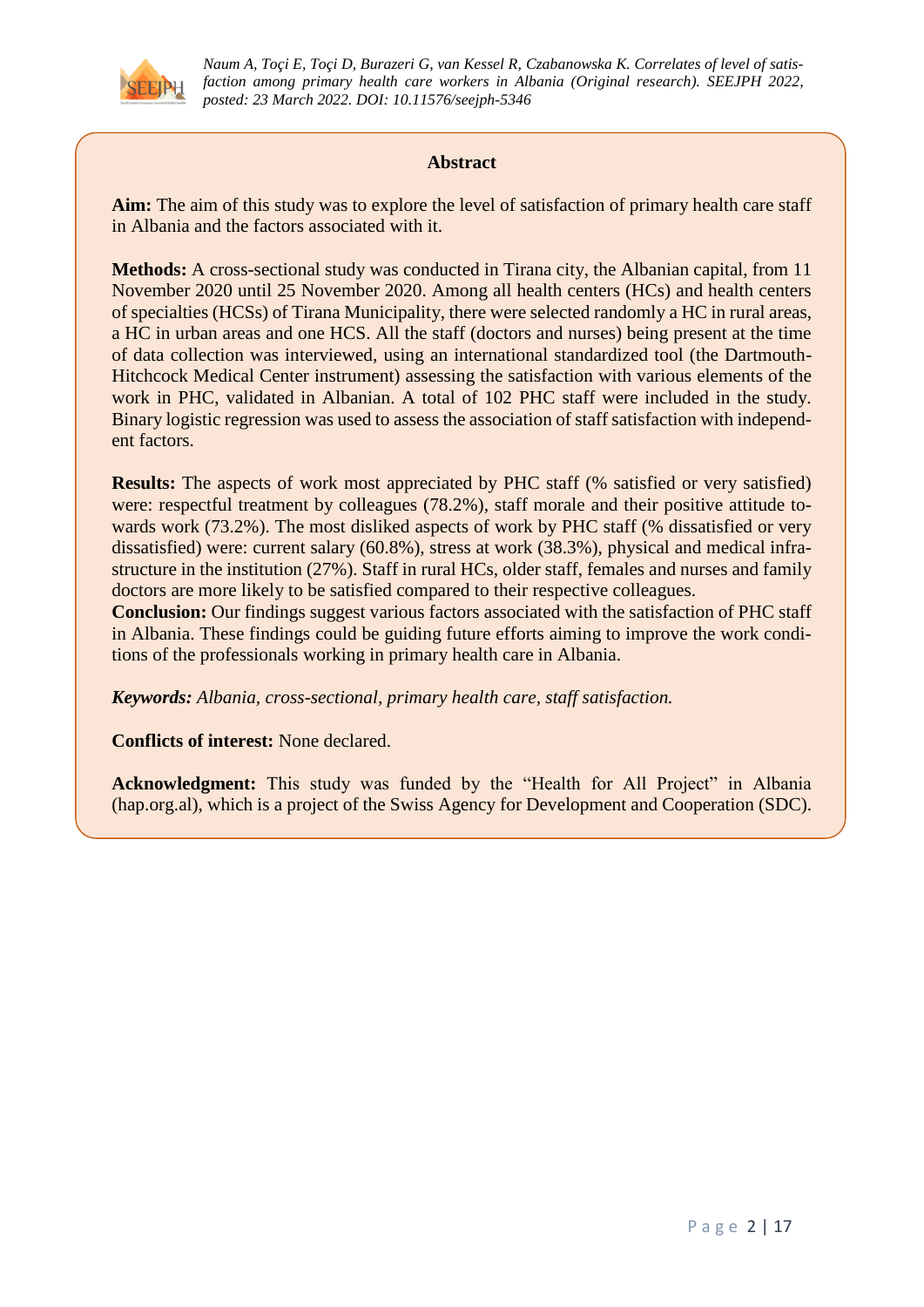

### **Introduction**

Primary health care (PHC) is the point of entry of individuals/patients/users or clients to the health system representing the stable point of care over time (1). The function of primary health care is to coordinate health care for people and their multiple health needs throughout life and throughout the continuity of care provided both in PHC institutions and communities, and for individuals and human populations; thus, PHC is essential for the achievement of universal health coverage (1). PHC is the most comprehensive, equitable, cost-effective and efficient approach to enhancing people's physical and mental health, as well as social welfare (2). An optimized effective PHC is critical for making health systems resilient and more responsive to crisis situations or increased demand for services, such as with the COVID-19 pandemic (2). An effective PHC implies that users have easy and convenient access to trusted providers (3). Increasing the availability of primary health care is associated with increased patient satisfaction and reduces spending on health care (4). A stronger primary health care system tends to be more pro-poor, more equal and more accessible compared to health systems based on specialist care (4). The use of primary health care reduces costs by increasing patient satisfaction without adverse effects on the quality of care or patient treatment outcomes as compared to the provision of services through specialist physicians; in addition, replacing the provision of some services from the secondary health level with those offered in PHC has demonstrated to be a more cost-effective approach (4). However, the expansion of PHC services may not always and necessarily be associated with cost reductions due to the risk of re-identifying unmet needs, improving access and tendencies to increase and expand service use (4), and, therefore a detailed analysis of the effects of the expansion of the PHC system is needed as well as an analysis to at what extent and depth this

expansion should take place. Health care providers are of critical importance in assuring the quality of PHC services because their contribution is essential to the effectiveness, safety, equality, and timeliness of PHC services (5). Therefore, in order to achieve the goals of the medical visit, in addition to the satisfaction of patients, which refers to the fulfillment of patients' expectations with the health encounter (6), it is also important for the medical staff to be satisfied and to be able to meet the relevant expectations in terms of self-realization, personal career objectives, income from the provision of care for patients or users of the health care system, etc.

International literature suggests that the satisfaction of healthcare professionals is related to both patient satisfaction and the quality of care provided and more favorable health outcomes (7-9). Moreover, the way medical staff communicates with patients seems to have a significant effect on the level of patient satisfaction, as evidenced by the international literature: not applying the dominant position, being caring and committed to patients, and holding a positive attitude, have a favorable impact on the smooth running of the relationship between health personnel and patients (10). On the other hand, the characteristics of physicians working in PHC (such as gender, work experience, and specialty) seem to influence their relationship with patients (11), and subsequently to the quality of PHC. Also, non-verbal communication seems to be very important in the doctor-patient relationship (12). The extent to which primary health care staff is satisfied is influenced by several factors, including salary, individual characteristics, infrastructure of health care institutions, time pressure, autonomy in decision making, professional relationships with colleagues, etc.  $(13-15)$ .

Work stress also reduces the satisfaction of health personnel and the ability to have control over the schedule of visits and working hours seem to be associated with greater job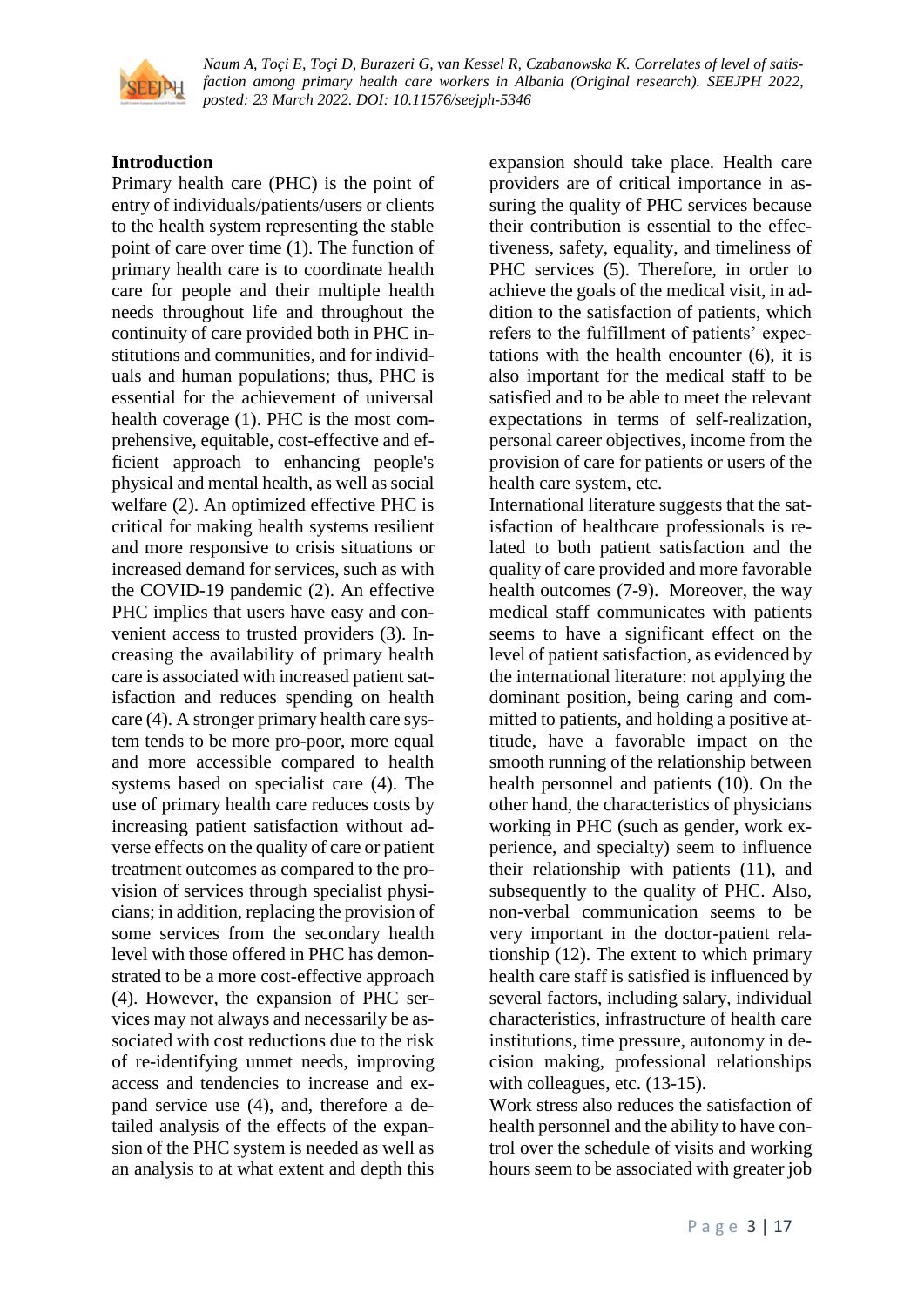

satisfaction (16). Likewise, job satisfaction or dissatisfaction is related to doctors' plans to leave work, where younger doctors were more likely to plan to leave medical practice in the future, and then this indicator decreased with the increasing age of doctors; likewise, dissatisfaction with current salary and the surrounding community was strongly linked to physicians' plans to leave work (17). The PHC staff has a very important role to play in reducing health care costs, through the implementation of the "gateway" function by which individuals in need make contact with the health care system (18). This is an issue of critical importance for every country in the world, including Albania. The recently implemented reforms in PHC in our country aim precisely at strengthening primary health care and increasing the ability of PHC to serve as a gateway to the health system by providing quality service to people in need and, at the same time, reducing costs. In this context, it is important that staff working in PHC feels satisfied when carrying out dayto-day health care activities. Given that in Albania the information about PHC staff satisfaction and the factors associated with it is scarce, we carried out the current study in order to obtain a clearer picture and deeper analysis of these issues inextricably linked to the quality of health care in PHC.

# **Methods**

A cross-sectional study was conducted in Tirana city, the Albanian capital, from 11 November 2020 until 25 November 2020.

# *Study population*

The target population was the PHC staff, both doctors and nurses, working in the structures of primary health care in Tirana, Albania. The PHC system in Tirana is composed of Health Centers (HCs) and Health Centers of Specialties (HCSs).

In total there are 31 HCs and 3 HCSs in the Tirana Municipality. Among 31 HCs, 11 HCs are located in urban areas and the remaining 20 HCs are located in rural areas;

HCSs, on the other hand cover HCs in both urban and rural areas, according to their geographic location. Given that it was not possible to include all HCs and HCSs in the current study, then we decided to select one PHC facility from each level: urban HCs, rural HCs and HCSs. Among all the HSCs, one of them was randomly selected (the Health Center of Specialties No. 1); among all the urban HCs, one of them was randomly selected (Health Center No. 8) and among the rural HCs one of them was randomly selected (Farka Health Center) as well. A total of 102 PHC providers who were present at the included HCs and the HCS during the study timeframe, participated in the study. These 102 individuals represent more than half of the entire staff working in the selected PHC facilities  $(n=182)$ .

# *Data collection*

Face-to-face interviews using a standardized instrument with the relevant PHC health personnel of these health institutions were carried out to obtain the data.

A questionnaire adapted from the Dartmouth-Hitchcock Medical Center instrument (19) was used to collect information on the satisfaction of health personnel working in PHC. This questionnaire covers various aspects of working in primary health care, including satisfaction with the work environment, health facility, equipment, workload, salary, etc., and can be used by physicians and nurses working at this level. The Primary Care Staff Satisfaction Questionnaire is also validated in Albanian, through previous efforts of researchers (20). Similarly, in the questionnaire used in the current study the answer options are built on the Likert scale with five options available, where the extreme values (1-5) mean 1- "strongly agree/very satisfied" and 5- "strongly disagree/very dissatisfied". The staff questionnaire also contained some general socio-demographic questions such as age, gender, place of residence, occupation, work experience in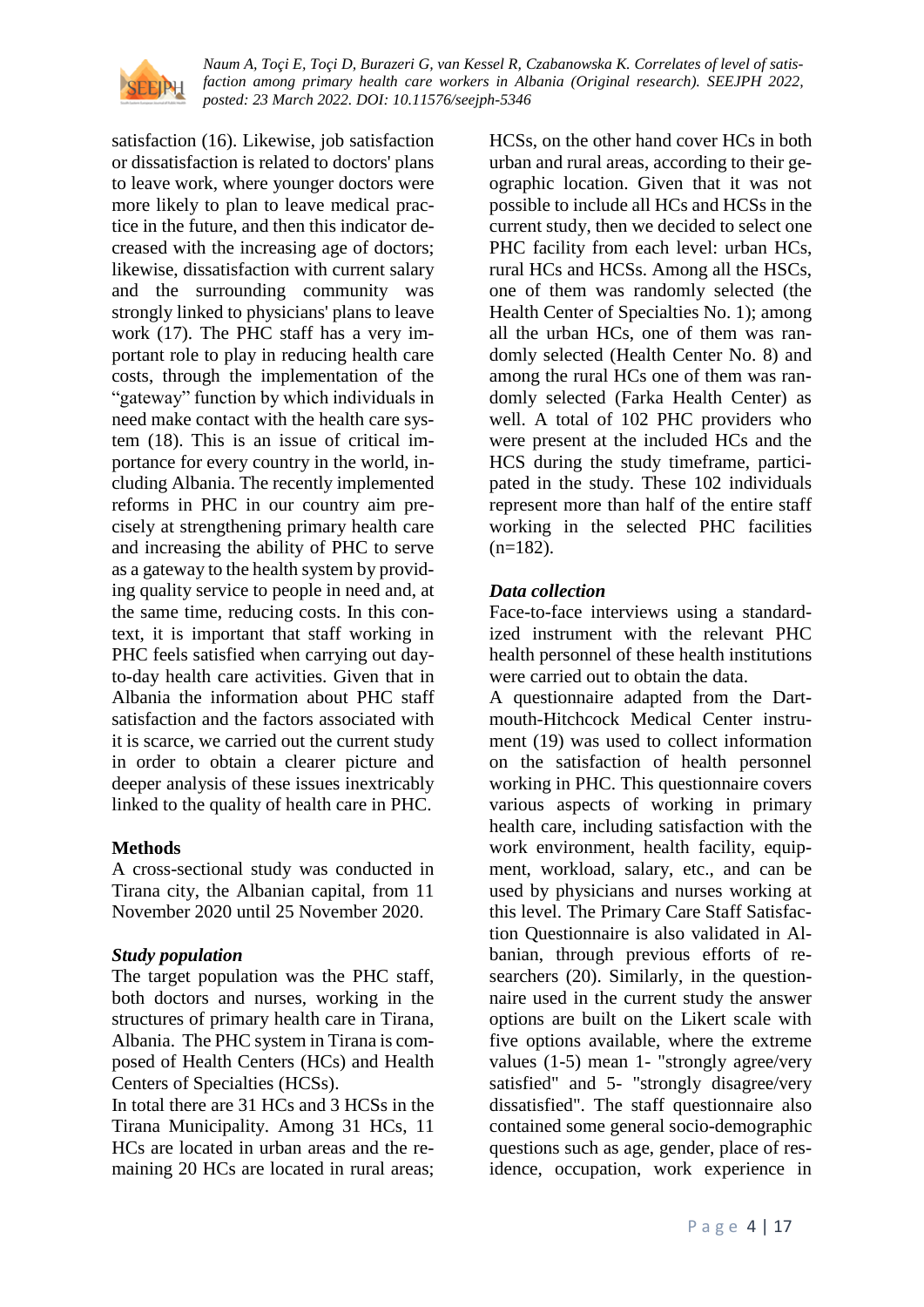

general and experience in the current workplace, and participation in various scientific and training activities.

# *Piloting of the questionnaire*

Before being applied on a large scale, the staff satisfaction questionnaire was piloted among a limited number of 7 providers.

In general, the questions were understood quite well and there were no particular problems with the instrument. This is probably because the questionnaire was previously validated in the Albanian language, as mentioned earlier.

Regarding the reliability of the staff satisfaction questionnaire in the pilot phase, the internal consistency coefficient (Cronbach's alpha coefficient) was 0.822.

#### *Ethical considerations*

All participants were informed about the purpose and objectives of the study. They were assured of the confidentiality and anonymity; in no case and under no circumstances would it be possible to relate the answers to the specific person and it would be impossible to disclose the identity of the participants. All study participants gave their verbal approval to participate.

This study was approved by the Medical Ethics Committee, with decision number 303/43, dated 12/10/2020.

#### *Statistical analysis*

Statistical analysis of the data was based on the type of variables used in the study.

Measures of central tendency (mean) and dispersion (standard deviation) were used to describe numerical data. For categorical data, absolute numbers and corresponding percentages were used. To assess the reliability of the instruments in the study,

the internal consistency assessment of the questionnaire was used based on the calculation of Cronbach's alpha internal consistency coefficient. To study the relationship between categorical variables, the square hi test was used. In-depth statistical analysis consisted of binary logistic regression test (where provider satisfaction score was dichotomized).

A staff satisfaction summary score (including 9 questions) was calculated for each participant; then, this score was dichotomized into two categories: "satisfied" (under-the-median score) versus "dissatisfied" (over-the-median score). This categorization was then used to distinguish the percentages of staff who were satisfied (or dissatisfied) with different aspects of their work. This variable was used in binary logistic regression models to identify factors related to staff satisfaction with PHC. In order to control the potential confounding effect of age and gender, binary logistic regression models controlled for these factors and reported standardized odds ratios (OR) and corresponding 95% (95% CI) confidence intervals. In all cases, the correlations were considered statistically significant when if  $P \le 0.05$ .

All statistical analyzes were performed using the Statistical Package for Social Sciences (SPSS), version 21.

#### **Results**

Table 1 presents general data on the PHC staff in the study. The average age of the health staff included in the study was 42 years with about 30% belonging to the 31- 40 age group. More than 9 in 10 PHC staff were female (93.1%). The average work experience in the profession was 16.9 years and participants had worked in the current job for 11.3 years on average. About 44% of respondents declared that they have been involved in scientific research, 33.8% had referred at national conferences and 7% at international conferences. About 6% were also engaged in writing scientific articles.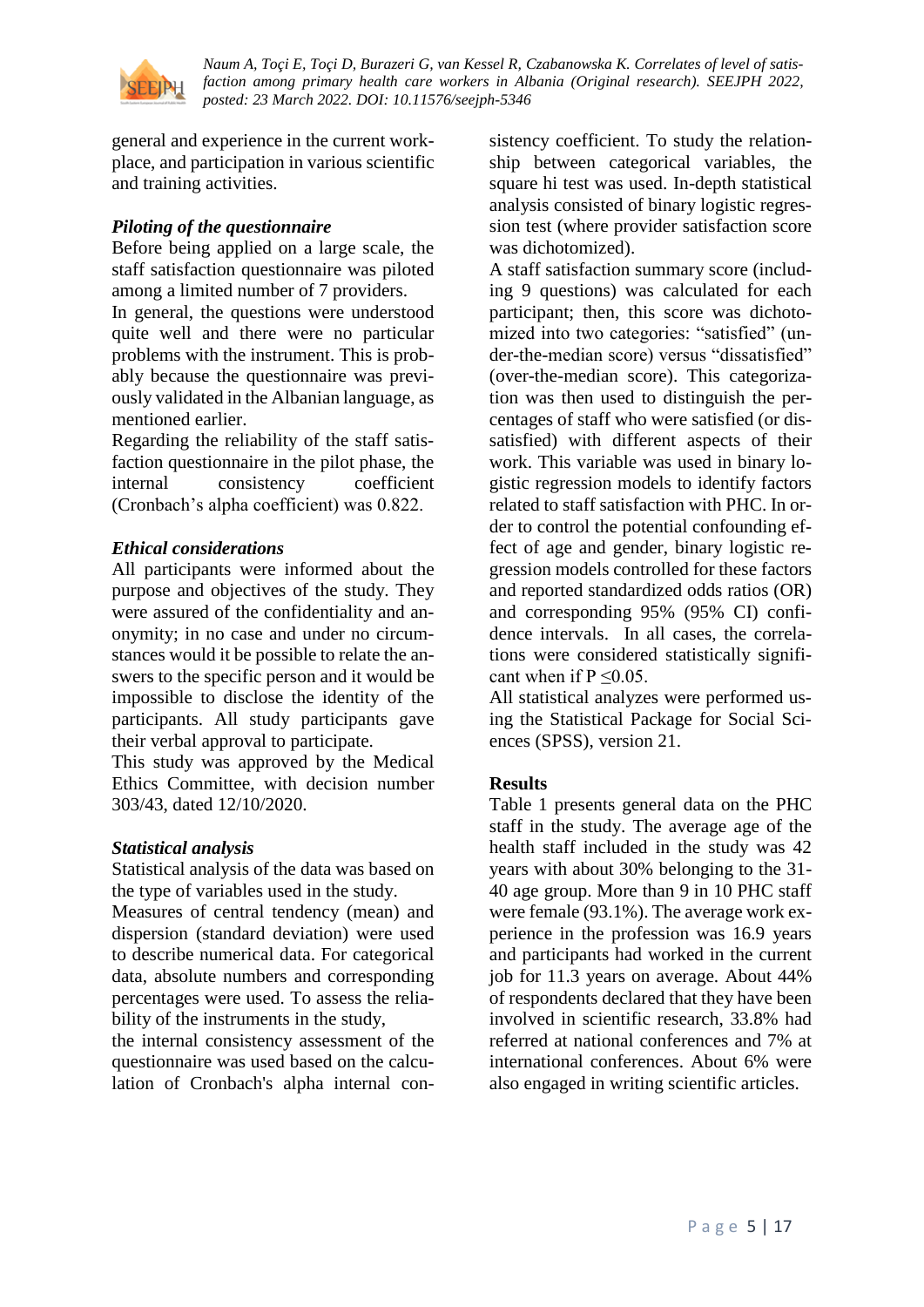

| <b>Variable</b>                            | <b>Absolute number</b> | Percentage |
|--------------------------------------------|------------------------|------------|
| Total                                      | 102                    | 100.0%     |
| <b>PHC</b> facility                        |                        |            |
| HCS Nr. 1                                  | 53                     | 52.0 %     |
| $HC$ Nr. $8$                               | 40                     | 39.2 %     |
| HC Farkë                                   | 9                      | 8.8%       |
| Age (mean $\pm$ standard deviation)        | $42.0 \pm 10.6$        |            |
| Age-group                                  |                        |            |
| $23-30$ years                              | $17 *$                 | 17.2 %     |
| $31-40$ years                              | 30                     | 30.3 %     |
| $41-50$ years                              | 17                     | 26.3%      |
| $>50$ years                                | 30                     | 26.3 %     |
| <b>Sex</b>                                 |                        |            |
| Male                                       | 7                      | 6.9%       |
| Female                                     | 95                     | 93.1 %     |
| <b>Profession</b>                          |                        |            |
| General practitioner                       | 8                      | 7.8%       |
| Family doctor                              | 16                     | 15.7 %     |
| Specialist doctor                          | 11                     | 10.8%      |
| <b>Nurse</b>                               | 67                     | 65.7%      |
| Work experience in profession (mean $\pm$  | $16.9 \pm 10.6$        |            |
| standard deviation)                        |                        |            |
| Work experience at this work place         | $11.3 \pm 8.6$         |            |
| (mean $\pm$ standard deviation)            |                        |            |
| Participation in various activities        |                        |            |
| Scientific research                        | 31                     | 43.7 %     |
| Publication of scientific articles         | $\overline{4}$         | 5.6 %      |
| Presentations at national conferences      | 24                     | 33.8%      |
| Presentations at international conferences | 5                      | 7.0%       |
| All the above                              | $\overline{7}$         | 9.9%       |

# **Table 1. General information about study participants**

\* Any discrepancies with the total number is due to lack of information.

Table 2 presents data on the distribution of opinions of PHC staff regarding the evaluation of various aspects of their work environment. Data are presented in percentages. The aspects of work most appreciated by PHC staff (percentage strongly agreeing or agreeing) were: respectful treatment by colleagues (78.2%), staff morale and their positive attitude towards work (73.2%), ease of asking others about the way the staff takes care of the patients (71%), the noticing from the others when the work is done well (61.9%), while for other aspects about half of the staff was very much satisfied or satisfied.Meanwhile, the most disliked aspects of work by PHC staff (percentage who reported dissatisfaction or a lot of dissatisfaction) were: current salary (60.8% were dissatisfied or very dissatisfied), stress at work (38.3% were dissatisfied or very dissatisfied), physical and medical infrastructure in the institution (27% were dissatisfied or very dissatisfied), and the fact that this institution was not a better place to work compared to 12 months ago (24.2% were dissatisfied or very dissatisfied).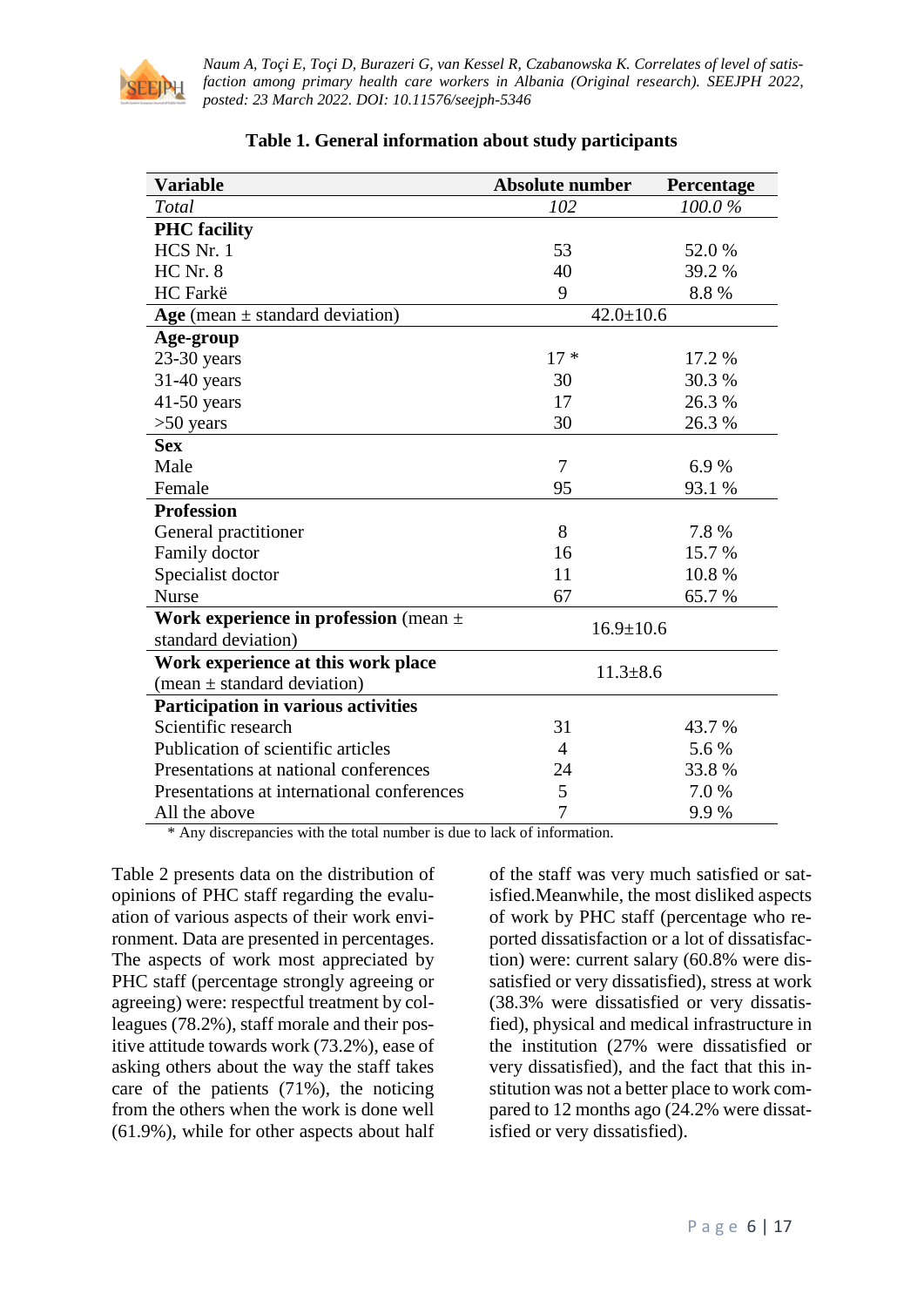

| Please tell us how satisfied or dis-<br>satisfied you are with the following<br>aspects related to your work or<br>health institution in the last 12<br>months | <b>Strongly</b><br>agree<br>and/or<br>very satis-<br>fied<br>1 | $\overline{2}$ | 3     | $\overline{\mathbf{4}}$ | <b>Strongly</b><br>disagree<br>and/or<br>very dis-<br>satisfied<br>5 |
|----------------------------------------------------------------------------------------------------------------------------------------------------------------|----------------------------------------------------------------|----------------|-------|-------------------------|----------------------------------------------------------------------|
| 1. I am treated with respect every day<br>by everyone that works in this prac-<br>tice                                                                         | 36.6%                                                          | 41.6%          | 18.8% | 1.0%                    | 2.0%                                                                 |
| 2. I am given everything I need—<br>tools, equipment, and encourage-<br>ment-to make my work meaningful<br>to my life                                          | 9.0%                                                           | 30.0%          | 34.0% | 16.0%                   | 11.0%                                                                |
| 3. When I do good work, someone in<br>this practice notices that I did it                                                                                      | 32.0%                                                          | 29.9%          | 24.7% | 10.3%                   | 3.1%                                                                 |
| 4. Working in this health institution<br>is very stressful                                                                                                     | 7.8%                                                           | 14.7%          | 39.2% | 24.5%                   | 13.7%                                                                |
| 5. It is very easy to ask anyone about<br>how we care for patients                                                                                             | 25.8%                                                          | 45.4%          | 16.5% | 9.3%                    | 3.1%                                                                 |
| 6. The morale of the staff and their<br>attitudes to work here are very posi-<br>tive                                                                          | 35.6%                                                          | 37.6%          | 16.8% | 6.9%                    | 3.0%                                                                 |
| 7. This health institution is a better<br>place to work than it was 12 months<br>ago                                                                           | 15.2%                                                          | 39.4%          | 21.2% | 14.1%                   | 10.1%                                                                |
| 8. I would recommend this health in-<br>stitution as a very good place to work                                                                                 | 26.7%                                                          | 26.7%          | 32.7% | 10.9%                   | 3.0%                                                                 |
| 9. I am satisfied with my salary<br>$\sim$ n                                                                                                                   |                                                                | 6.2%           | 33.0% | 37.1%                   | 23.7%                                                                |

#### **Table 2. Satisfaction with different elements of the workplace**

\* Row percentages.

Table 3 shows the information on PHC staff satisfaction level by the characteristics of the participants. The percentage of staff satisfied with their working environment is significantly higher among employees of HC Farka (88.9%) compared to much lower percentages in HCS No. 1 (42.3%) and HC Nr. 8 (46.7%), P=0.035. Meanwhile, the differences in the proportions of satisfied staff according to other socio-demographic characteristics were not statistically significant (P>0.05 in each case); however, clinical significance suggests that the percentage of those satisfied increases with in

creasing staff age (from 40% among staff aged 23-30 years, to 68.2% among staff aged>50) and among females (48.8%) compared to males (42.9%). In terms of profession or specialty, it seems that higher percentages of nurses (57.6%) and family doctors (42.9%) are satisfied with their work while the most dissatisfied are the general practitioners of PHC (only 12.5% are satisfied while 87.5% are dissatisfied) and specialist doctors working here (only 30% satisfied and the remaining 70% were dissatisfied). These differences have borderline statistical significance (P=0.053).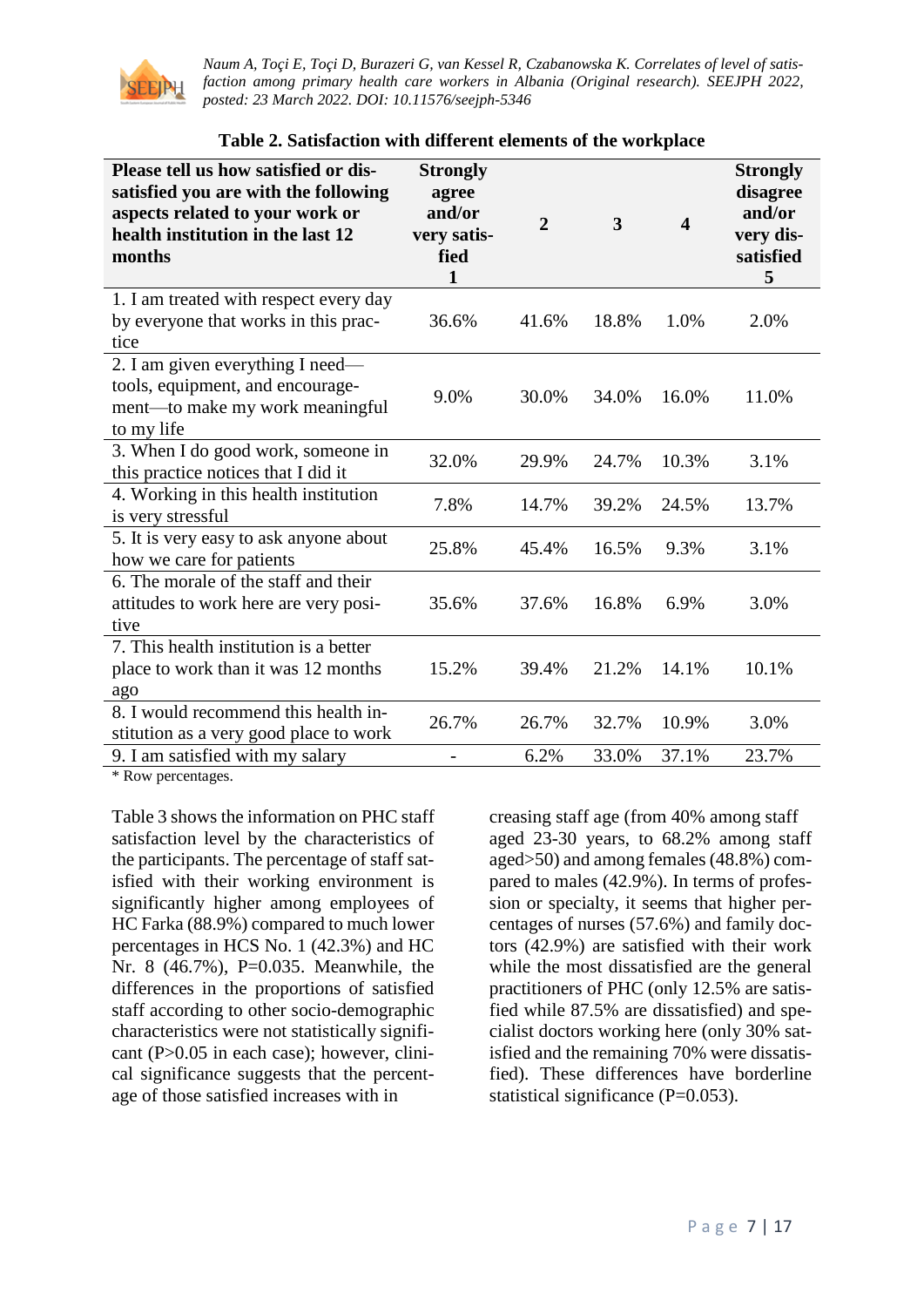

Finally, higher percentages of staff who gave presentations at international scientific conferences (60% of them) and national conferences (52.4%) and staff engaged in publishing scientific articles (50% of them) seem to be satisfied with their work compared to colleagues of other categories (Table 3).

|  |  |  | Table 3. Distribution of staff satisfaction level according to their basic characteristics |
|--|--|--|--------------------------------------------------------------------------------------------|
|--|--|--|--------------------------------------------------------------------------------------------|

|                                            | Overall score (9 items)* |           |                    |
|--------------------------------------------|--------------------------|-----------|--------------------|
| <b>Variable</b>                            | Dissatisfied             | Satisfied | <b>P-value</b>     |
| <b>PHC</b> facility                        |                          |           |                    |
| HCS Nr. 1                                  | 30(57.7) a               | 22(42.3)  | $0.035^{\rm b}$    |
| $HC$ Nr. $8$                               | 16(53.3)                 | 14(46.7)  |                    |
| HC Farkë                                   | 1(11.1)                  | 8(88.9)   |                    |
| Age-group                                  |                          |           |                    |
| $23-30$ years                              | 9(60.0)                  | 6(40.0)   |                    |
| $31-40$ years                              | 17(58.6)                 | 12(41.4)  | 0.211 <sup>b</sup> |
| $41-50$ years                              | 12(54.5)                 | 10(45.5)  |                    |
| $>50$ years                                | 7(31.8)                  | 15(68.2)  |                    |
| <b>Sex</b>                                 |                          |           |                    |
| Male                                       | 4(57.1)                  | 3(42.9)   | 0.762 <sup>b</sup> |
| Female                                     | 43 (51.2)                | 41 (48.8) |                    |
| <b>Profession</b>                          |                          |           |                    |
| General practitioner                       | 7(87.5)                  | 1(12.5)   |                    |
| Family doctor                              | 8(57.1)                  | 6(42.9)   | 0.053 <sup>b</sup> |
| Specialist doctor                          | 7(70.0)                  | 3(30.0)   |                    |
| <b>Nurse</b>                               | 25(42.4)                 | 34 (57.6) |                    |
| Participation in various activities        |                          |           |                    |
| Scientific research                        | 17(65.4)                 | 9(34.6)   |                    |
| Publication of scientific articles         | 2(50.0)                  | 2(50.0)   | 0.717 <sup>b</sup> |
| Presentations at national conferences      | 10(47.6)                 | 11(52.4)  |                    |
| Presentations at international conferences | 2(40.0)                  | 3(60.0)   |                    |
| All the above                              | 4(57.1)                  | 3(42.9)   |                    |

\* For each participant a summary score (including 9 questions) was calculated for the staff satisfaction level; then, the result was dichotomized into two categories: "satisfied" (below-the-median score) versus "dissatisfied" (above-the-median score).

<sup>a</sup> Absolute number and row percentage (in parenthesis).

<sup>b</sup> P-value according to chi square test.

NOTE: Any discrepancies with the total number is due to lack of information.

Table 4 presents data on the association of staff satisfaction level with the independent factors included in the study. After controlling the confounding effects of age and gender, no independent factor was found to be statistically significantly related to the satisfaction of PHC staff with the work environment where they work. However, in terms of clinical significance, some differences are worth noting. Thus, the most satisfied employees were those working in HC Farka ( $OR = 9.39$ ) compared to the staff of HCS No.1, while the odds of satisfaction were almost similar among the staff of HCS Nr. 1 and HC No. 8.On the other hand, the likelihood of satisfaction with current work increased with increasing age of health personnel (OR =  $3.18$  in staff aged  $>50$  years), were higher among female staff  $(OR =$ 1.16), nurses ( $OR = 6.18$ ) and family physicians who work in PHC  $(OR = 3.57)$ [whereas general practitioners and specialist physicians were the least likely to be satisfied with current work in PHC].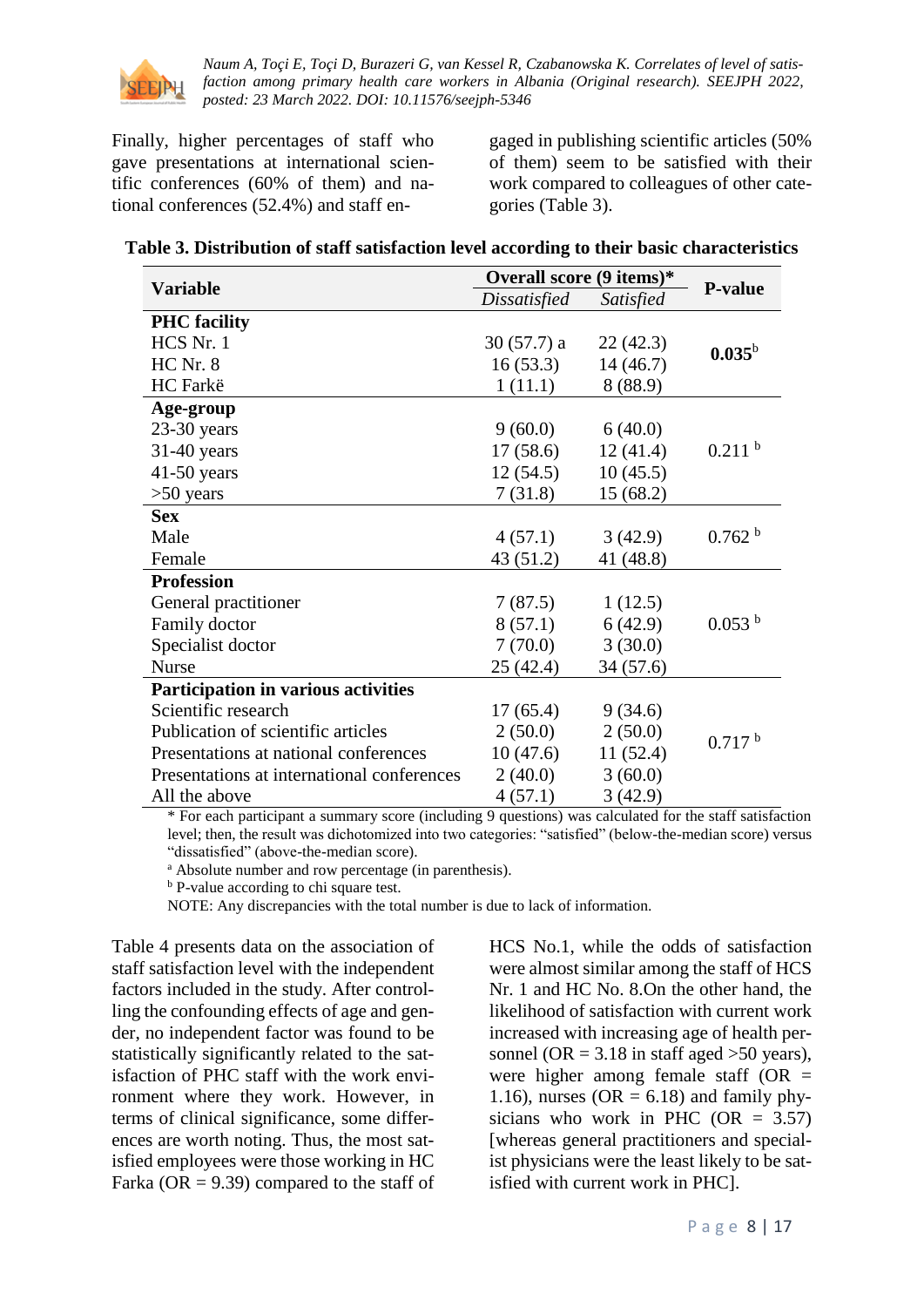

Each year increase of experience in the current workplace was associated with a 1.04 fold increase in the likelihood of current job satisfaction at the PHC. Attendance at international conferences, national conferences and writing scientific articles increased the likelihood of satisfaction with the current work in PHC by 2.02 times, 1.5 times and 1.5 times, respectively.

| Table 4. Association of staff satisfaction level with independent factors in the study – |
|------------------------------------------------------------------------------------------|
| <b>Odds Ratios (ORs) by Binary Logistic Regression</b>                                   |

|                                            | Model *      |                |                      |  |
|--------------------------------------------|--------------|----------------|----------------------|--|
| <b>Variable</b>                            | <b>OR</b> ** | 95%CI §        | P-value <sup>†</sup> |  |
| <b>PHC</b> facility                        |              |                | 0.163(2)             |  |
| HCS Nr. 1                                  | 1.00         | Reference      |                      |  |
| $HC$ Nr. $8$                               | 1.23         | 0.46-3.28      | 0.674                |  |
| HC Farkë                                   | 9.39         | 0.92-96.44     | 0.059                |  |
| Age-group                                  |              |                | 0.236(3)             |  |
| $23-30$ years                              | 1.00         | Reference      |                      |  |
| 31-40 years                                | 1.05         | $0.29 - 3.75$  | 0.941                |  |
| $41-50$ years                              | 1.24         | 0.33-4.71      | 0.749                |  |
| $>50$ years                                | 3.18         | 0.80-12.56     | 0.100                |  |
| <b>Sex</b>                                 |              |                |                      |  |
| Male                                       | 1.00         | Reference      | 0.860                |  |
| Female                                     | 1.16         | $0.23 - 5.70$  |                      |  |
| <b>Profession</b>                          |              |                | 0.161(3)             |  |
| General practitioner                       | 1.00         | Reference      |                      |  |
| Family doctor                              | 3.57         | 0.30-43.07     | 0.316                |  |
| Specialist doctor                          | 1.66         | $0.12 - 22.30$ | 0.703                |  |
| <b>Nurse</b>                               | 6.18         | 0.68-56.41     | 0.107                |  |
| <b>Experience in profession</b> (years)    | 0.99         | $0.91 - 1.07$  | 0.717                |  |
| <b>Experience working here (years)</b>     | 1.04         | $0.96 - 1.13$  | 0.299                |  |
| Participation in various activities        |              | 0.724(4)       | 0.718(2)             |  |
| Scientific research                        | 0.71         | $0.12 - 4.26$  | 0.709                |  |
| Publication of scientific articles         | 1.50         | 0.12-18.89     | 0.752                |  |
| Presentations at national conferences      | 1.50         | $0.24 - 9.56$  | 0.669                |  |
| Presentations at international conferences | 2.02         | 0.17-24.03     | 0.578                |  |
| All the above                              | 1.00         | Reference      | -                    |  |

\* Model: simultaneously adjusted for age and gender. Adjusted ORs.

\*\* Odds Ratio (OR: satisfied vs. dissatisfied), according to Binary Logistic Regression test.

**§** 95% Interval of Confidence (95% CI) for OR.

† P-value according to Binary Logistic Regression test and degrees of freedom (in parentheses).

Table 5 shows the information about specific changes that, according to the opinions of the PHC staff, would make the current health institution a better place for patients and a better place to work. The majority of staff (68.6%) stated that in order to improve patient care there is a need for new working facilities and better equipment, followed by

10% who think that there is a need for additional staff, 5.7% think that it is necessary increase the level of service, 4.3% suggest reducing the workload with patients, etc. Unexpectedly, only 1.4% of staff suggested salary improvement. Regarding the changes that would improve the work of the PHC staff, 67.2% stated that there is a need for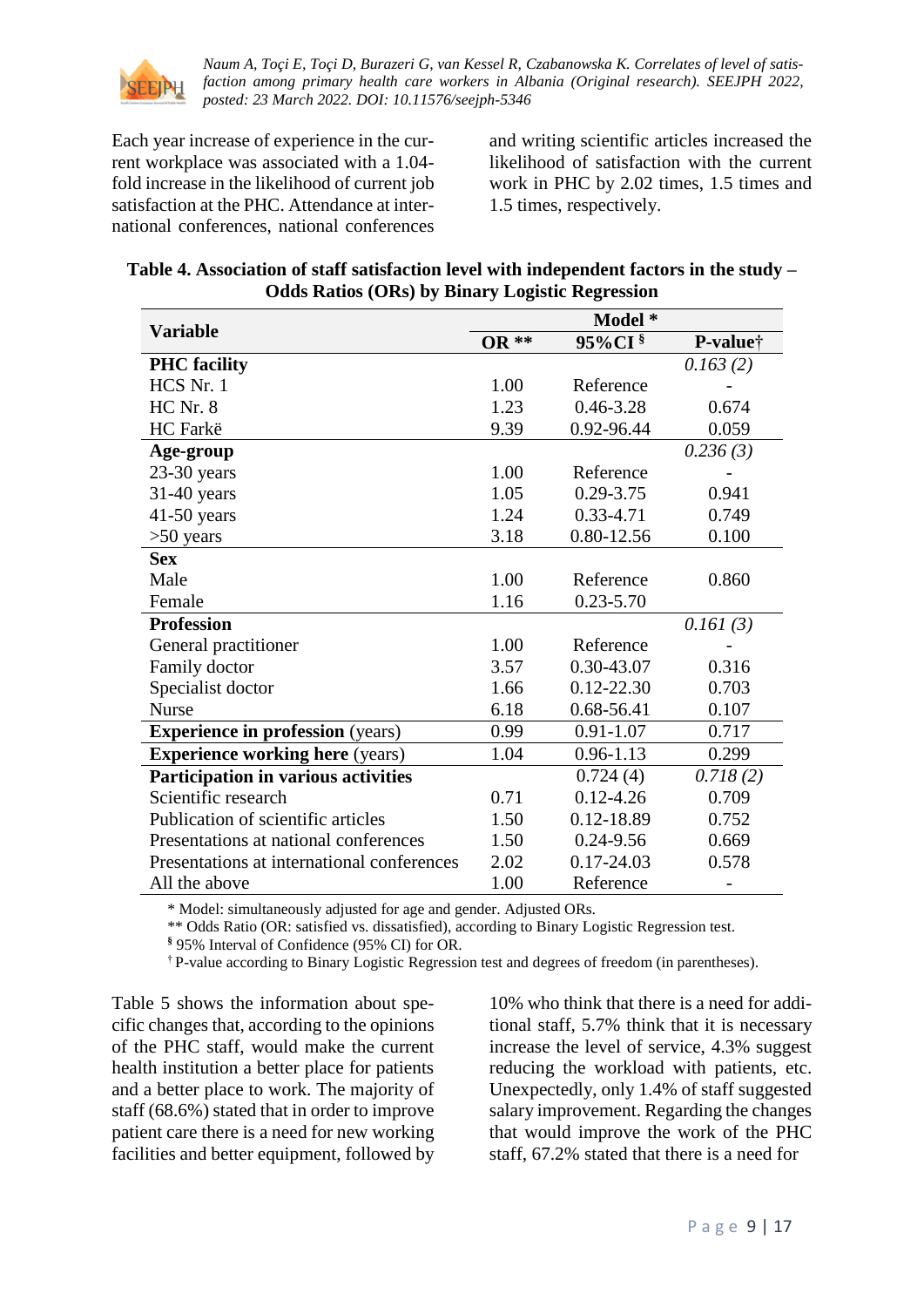

new working facilities and better equipment, followed by 7.5% who think that there is a need to strengthen anti-COVID protection measures and that many mentioned salary increase, etc.

| Table 5. Changes that would make the current health facility a better place for patients |
|------------------------------------------------------------------------------------------|
| and staff                                                                                |

| <b>Variable</b>                         | Absolute number | Percentage |
|-----------------------------------------|-----------------|------------|
| The kind of change that would make the  |                 |            |
| institution a better place for patients |                 |            |
| New facilities and better equipment     | 48*             | 68.6 %     |
| Collaboration with managers             | 1               | 1.4 %      |
| More staff                              | 7               | 10.0%      |
| Less work burden with patients          | 3               | 4.3 %      |
| Increasing the level of service         | 4               | 5.7 %      |
| Improving staff behavior                | $\overline{2}$  | 2.9%       |
| Better salary                           | $\mathbf{1}$    | 1.4 %      |
| Trainings and specializations           | $\overline{2}$  | 2.9%       |
| Patient awareness                       | 1               | 1.4 %      |
| Planning visits for the Family Doctor   | 1               | 1.4 %      |
| The kind of change that would make the  |                 |            |
| institution a better place for staff    |                 |            |
| New facilities and better equipment     | 45              | 67.2 %     |
| Anti-COVID protection measure           | 5               | 7.5 %      |
| More staff                              | $\overline{2}$  | 3.0%       |
| Better salary                           | 5               | 7.5 %      |
| Training                                | $\overline{2}$  | 3.0%       |
| Better job appreciation                 | $\mathbf{1}$    | 1.5 %      |
| <b>Additional services</b>              | $\overline{2}$  | 3.0%       |
| Group work                              | $\mathbf{1}$    | 1.5 %      |
| More medications available              | 1               | 1.5 %      |
| Planning visits for the Family Doctor   | 3               | 4.5 %      |

\* Discrepancies with the total numbers are due to lack of information.

#### **Discussion**

The current study is one of the few studies in Albania that sheds light on the level of satisfaction and related factors with various aspect of primary health care practice from the perspective of the PHC staff. Our findings suggest that the overwhelming majority of PHC staff was satisfied with the relationship with their colleagues in work settings but much less so with the healthcare infrastructure and equipment; on the other hand, more than six out of ten PHC professionals were dissatisfied with the current salary. In addition, nurses and family doctors were more likely to be satisfied working in PHC compared to general practitioners and specialist doctors. A major problem for developing countries is bypassing the "gateway" function of PHC and direct access to the highest levels of the health care system (secondary and tertiary care), making the PHC "gateway" function often turn into something purely symbolic or dysfunctional (21). Such a problem has affected Albania in recent decades; so in the near past (7-8 years ago), patients had easy and free access to specialist doctors even at the tertiary level without the need for referral documents or these were intentionally bypassed or overlooked for other reasons,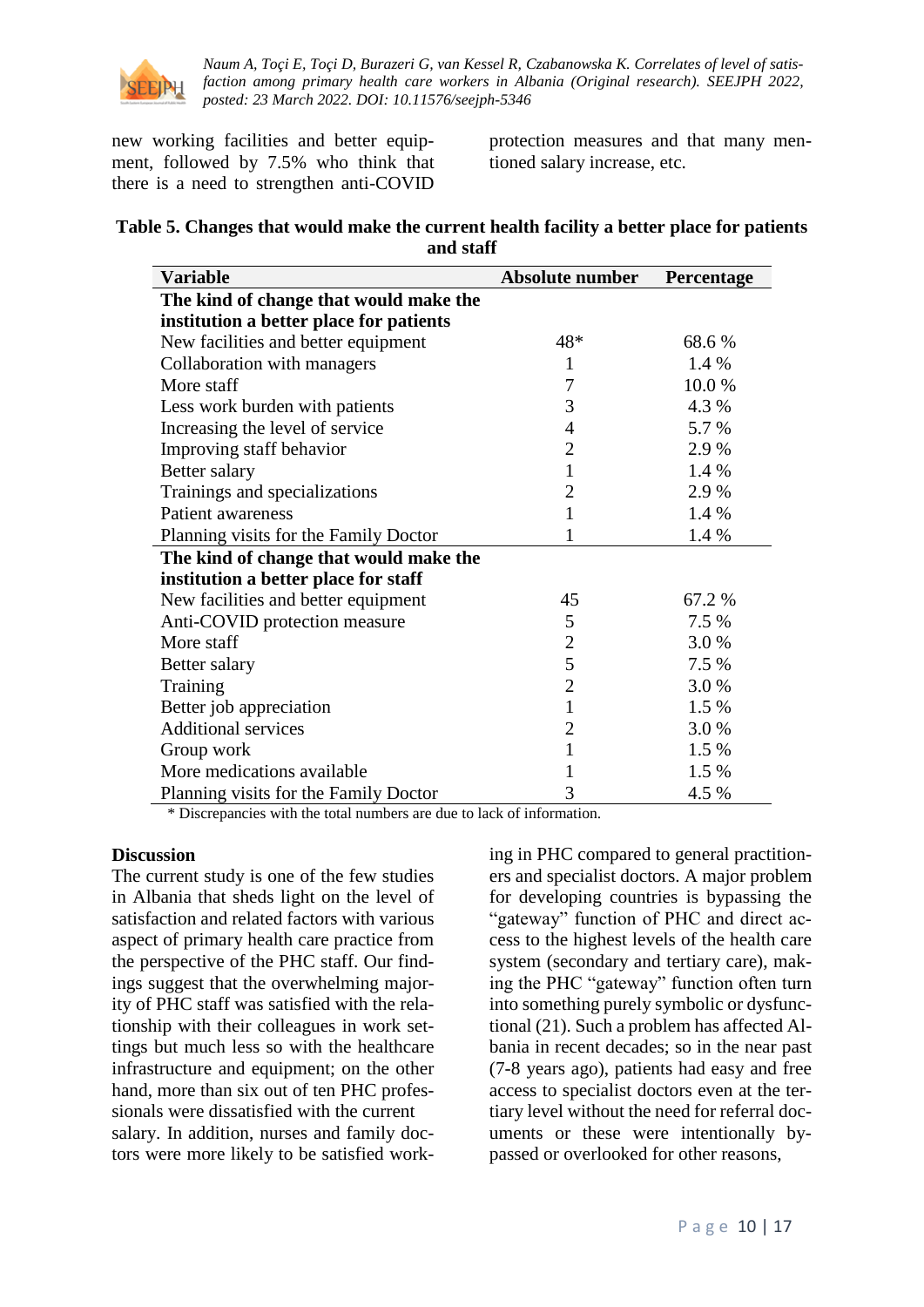

similarly with the situation of many former communist bloc countries of the Eastern bloc two decades ago (21). But the energetic interventions by the Ministry of Health and Social Protection (MSHMS) towards the regulation of the referral system and the implementation of the National Health Strategy 2016-2020 have had a considerable impact on the extraordinary minimization of this phenomenon, especially during last years. The fact that 50%-78% of PHC staff in the current study is satisfied or very satisfied with the working environment in PHC or its specific elements, may have contributed to improving the quality of health care and consequently to increasing of patient satisfaction with PHC in our country. On the other hand, a high percentage of PHC staff is dissatisfied with current salaries (61%) and stress at work (38%), implying the need for an increased attention by the authorities with regard to these elements. Satisfaction of healthcare professionals is very important for the quality of services, effectiveness at work and commitment to duties in the work environment, also having an impact on healthcare costs (22). A number of factors can affect the satisfaction of health care professionals with their work, including age, gender, level of education, work experience, way of organizing work, institution and medical infrastructure, etc. (22), salary, job security (not losing the job), adequate training, adequate workload, etc. (23). Regarding the factors related to the satisfaction of the staff working in PHC, a study in Kosovo reported that family physicians were significantly more likely to be satisfied compared to nurses (20), whereas in our study we identified the opposite trend: nurses were more likely to be satisfied and general practitioners and specialist doctors working in PHC are among the most dissatisfied with the PHC system in Albania. Such a difference can be explained by several factors:

 *First*, general practitioners and specialist doctors working in PHC in our country think that they are not in the right place of work: the former are always looking for a "better" specialization and the latter are always looking for employment in the capital's hospital centers or in structures of the highest levels of the health system.

- *Second*, family physicians feel more satisfied compared to the previous two categories as they have willingly (or not) received this specialization and consequently have "made up their minds" that they will work in primary health care, thus not being under the stress of seeking a specialization or other position at other levels of the health system.
- *Third*, PHC nurses may be more underpaid than doctors, but they have more freedom in their work, especially in HCs in rural areas, they are in constant contact with the community, and may receive other benefits as a result of such close and constant contacts with the community, which doctors probably do not have.
- *Fourth*, physicians may feel less satisfied compared to nurses as they are more pressured during their work and relatively feel that they are underpaid for the work they do compared to nurses.

Higher satisfaction of nurses compared to physicians in primary health care has also been reported in other developing countries (24). The international literature suggests that the satisfaction of non-medical staff (nurses) has a strong impact on patient satisfaction (25,26). Although the international literature suggests that it is more common to consider nurses as additional staff than as substitute staff for physician care (27), and this reality may be quite prevalent in Albania based on

anecdotal data, the fact that nurses have more freedom in their work, have expanded contacts with the community and benefits from these contacts, may overcome their "dissatisfaction" regarding the consideration as additional staff, resulting in a more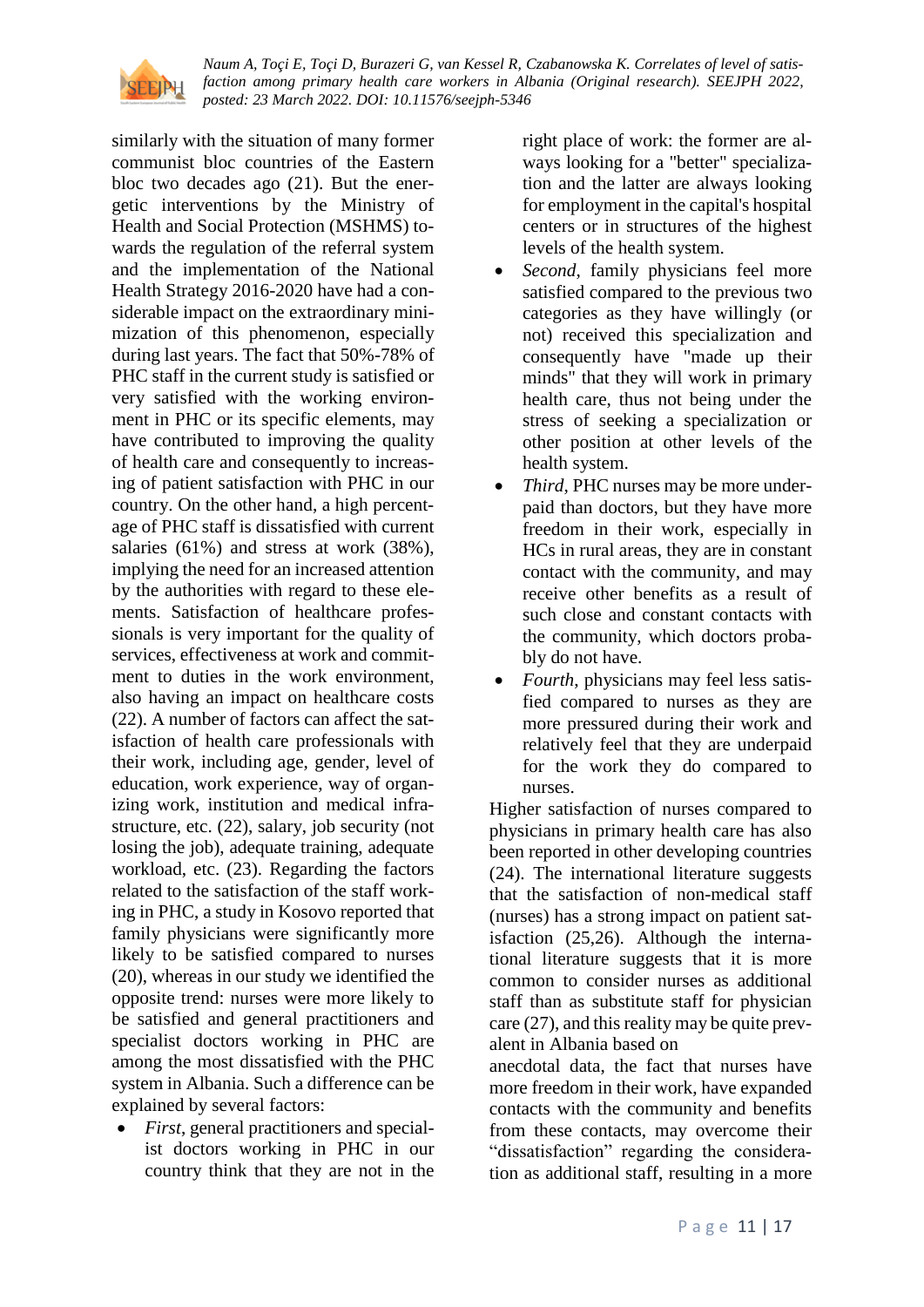

satisfied staff category with their work compared to doctors.

In our study, the increase in work experience was always negatively associated with staff satisfaction with the work environment (although the differences never reached statistical significance), while in Kosovo an opposite relationship was identified (20). The negative association in our study can be explained by the assumption that over time health personnel, hoping to move to a better job at the highest levels of the system, have in fact "stuck" here and consequently tend to see from a negative perspective everything that happens in the PHC premises where he/she works. However, this is only an assumption and further studies are needed to confirm this hypothesis. For example, a survey of general practitioners' satisfaction in 34 European countries found that the age of general practitioners was positively correlated with their job satisfaction, explaining this with the "effect of a healthier worker": older general practitioners who feel more satisfied in PHC tend to stay longer at work, whereas dissatisfied doctors may retire earlier and therefore may not be adequately represented in a particular study (28). In an attempt to explain this positive relationship between age and job satisfaction of PHC staff in Albania and the negative relationship between work experience and job satisfaction of PHC staff (i.e. two factors closely related to each other: increasing age and increasing work experience, linked in opposite directions to job satisfaction!), we carried out an additional analysis (not presented in Tables) to look in detail at the structure of PHC categories within each age group in the study. And the solution laid right there! It turned out that 81% of the staff age >50 years old were nurses (remember, nurses were the most satisfied category of PHC professionals in our study!) While specialist doctors and general practitioners occupied only 15.4% and 0% of professionals in this age group (specialist doctors and general practitioners turned out to

be the most dissatisfied categories of PHC professionals in our study!). So, although specialist doctors and general practitioners are the most dissatisfied staff with PHC, the very high specific weight of the most satisfied group of PHC staff (nurses) aged >50 is enough to overcome the effect of specialist doctors and general practitioners producing, overall, a positive correlation of staff satisfaction in general with increasing age. Meanwhile, a survey of health personnel in rural Iran reported that only 17% of them were satisfied with the work they were doing (29), and a survey of public primary health care physicians in Delhi, India, reported that all staff were dissatisfied with training policies and practices, with the level of salaries and opportunities to make a career in the system (30), findings and levels that are incomparable with the findings of our study, where over half of the staff were very satisfied or satisfied with the working environment and work spirit in PHC and the dimensions where dissatisfaction is relatively high were: salaries and work stress.

A 2011 study on the satisfaction of public health care staff (hospitals) in Serbia used some questions similar to those used in our study (for example, satisfaction with available medical equipment, personal relationships with colleagues, satisfaction with salary, availability of protocols, etc.) (22). The most important factors related to the satisfaction of health staff in this study (ranked based on the most important factor) included: obtaining clear instructions on the objectives to be achieved in the workplace, the opportunity for professional development in the workplace, good relations with colleagues, satisfactory salary, appropriate clinical tools, suitable time to perform tasks, opportunity for continuing education in the workplace, etc. (22). It can be noticed that some of these factors were also confirmed by the PHC staff in our study.

In our study we found that 53.4% of PHC staff would recommend the current institution where they work as a very good place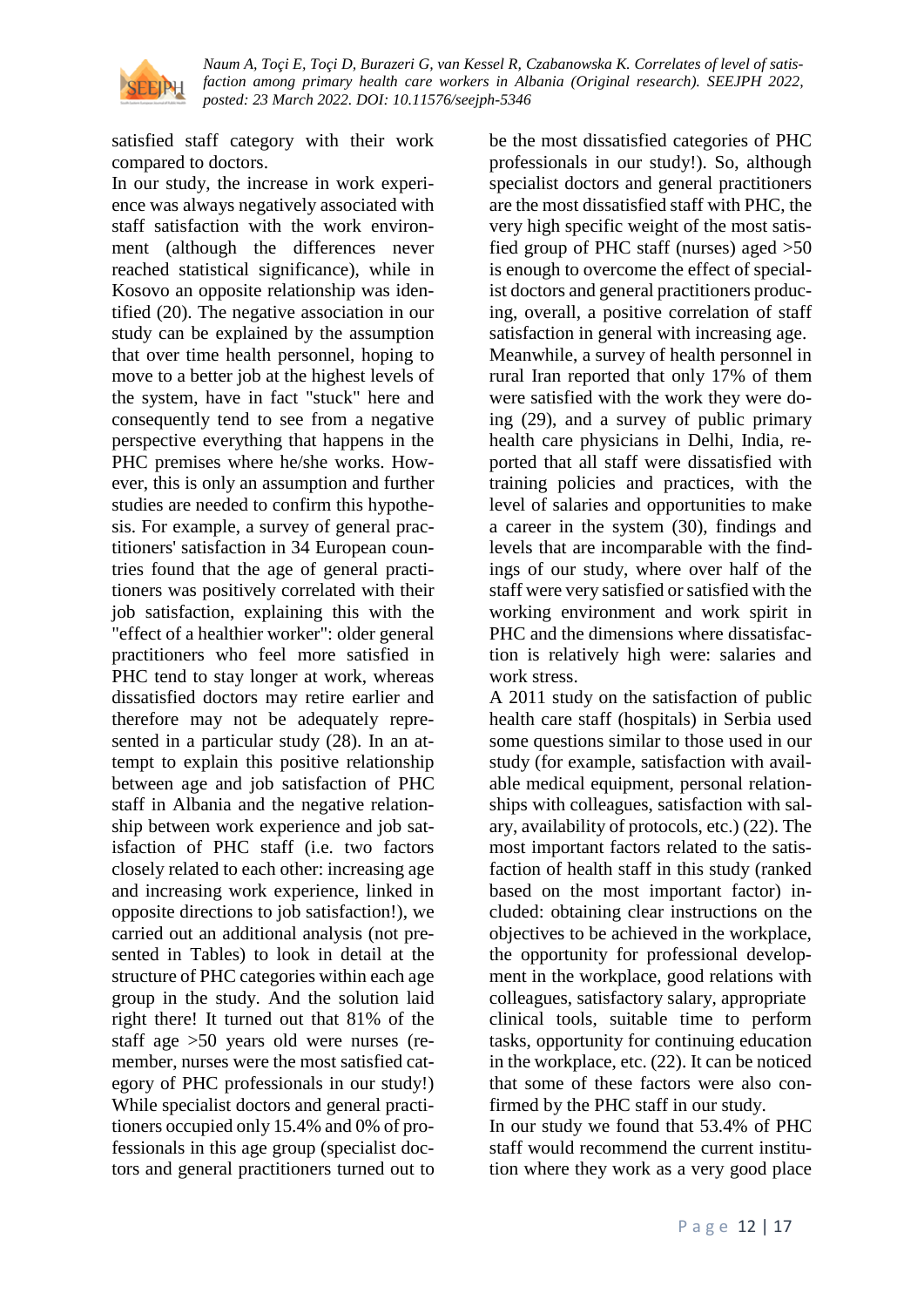

to work. In a study of PHC doctors in Lithuania, 75.5% of them stated that they would not recommend their children to choose the profession of PHC doctor (31). Similar to our study where 78.2% of staff were satisfied with relationships with colleagues, in Lithuania PHC doctors rated this aspect as one of the most important factors that affects their job satisfaction (31). In our study 22.5% of PHC staff agreed or strongly agreed with the fact that working in the current institution is very stressful; in Lithuania also stress at work and workload were considered as an important factor of job dissatisfaction in PHC (30). Overall less than one fifth of PHC staff in Albania was dissatisfied or very dissatisfied with the working aspects of PHC, while the level of dissatisfaction among PHC doctors in Lithuania were at much higher levels (31).

Similar to our study, where 60.8% of PHC health personnel stated that they were dissatisfied or very dissatisfied with their current salary and 27% with the available clinical medications, a study in Tanzania reported similar figures as 46% of the health staff in PHC there were dissatisfied with their salaries while 34.2% were dissatisfied with the available clinical tools (24). Two were the main factors related to staff satisfaction in Tanzania: the right medical equipment and infrastructure to provide health care and a supportive work environment in terms of peer relationships (24).

In Norway GPs turned out to be among the most satisfied professionals in this country, being on average more satisfied even compared to the doctors working in hospital; general practitioners were more satisfied with the ability to apply their skills, cooperation with colleagues, variation in work, and freedom to choose their method of work, while they were more dissatisfied with the official working schedule (32). These results are contrary to the findings of our study, where GPs were the most dissatisfied in the PHC system. We have mentioned the reasons for this dissatisfaction earlier during this discussion. The reason

why general practitioners working at PHC in Norway are among the most satisfied health professionals is related to the fact that the Norwegian health system relies on a strong primary health care system, where administrative responsibilities are delegated to 434 municipalities (local government); general practitioners in this system are highly valued and well paid, and their per-capita based salary system (capitation) has not influenced the clinical autonomy of general practitioners in PHC (32).

Lack of time, the high number of official working hours, administrative workload, heavy workload and lack of recognition of merit for the work done are some other factors that reduce the satisfaction of general practitioners, according to literature reports (33). These factors are also present in the practice of PHC in our country, based on conversations with doctors and our experience in the field with various studies in PHC, therefore it is necessary that these factors be taken into account in order to address them. Nevertheless, some elements identified in this study, such as the high workload of PHC staff or the increase of the staff working at this level of health care is already reflected and is part of the 2021- 2030 health care strategy.

A study on job satisfaction of about 7400 general practitioners in 34 European countries between 2010-2012 reported great diversity of this indicator, where the level of satisfied general practitioners was highest in Denmark and Canada, Scandinavian countries and the Netherlands, and lower in Spain, Hungary, and the countries of Southern Europe; the ability to implement technical procedures, the provision of preventive care and health promotion, feedback from colleagues and patient satisfaction with the service received at the PHC were positively associated with the satisfaction of GPs at the PHC and the increase in working hours was negatively related to their job satisfaction (28). However, comparing the working conditions and satisfaction of health staff with their work is very difficult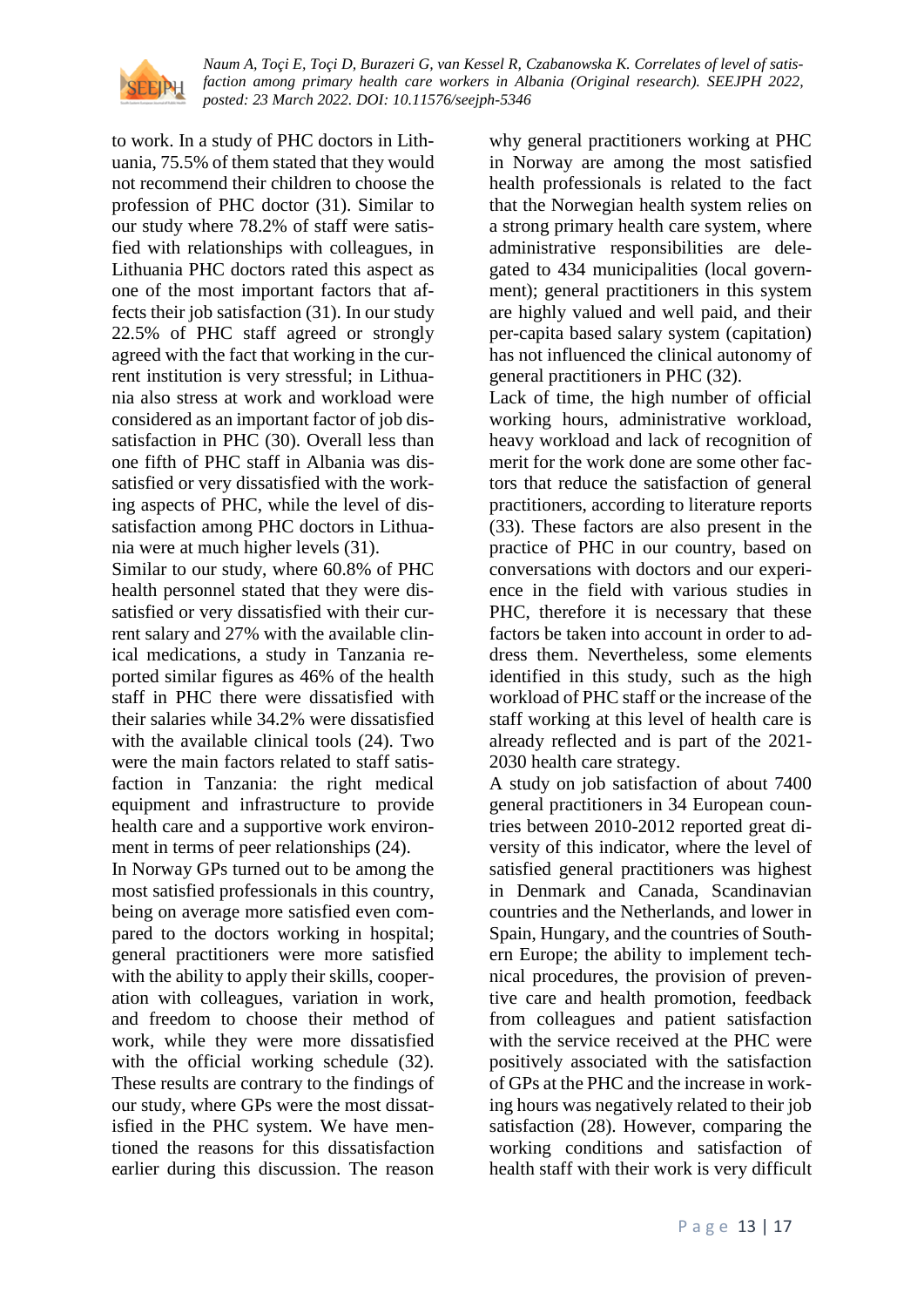

due to changes in health systems and different tasks of PHC physicians in each country. Still, salary turns out to be an important international determinant of job satisfaction of healthcare staff (31-35).

### *Study limitations*

There may be several potential limitations of our study: *first*, the cross-sectional design does not allow reaching final conclusions regarding the time sequence of events; as such, the study does not provide arguments for verifying the causal relationships between the variables and in this context, any finding of the study should be interpreted very carefully always keeping in mind its cross-sectional design. *Second*, selection bias cannot be ruled out given the small number of health facilities included in this study. The selection bias might have been decreased given the fact that health facilities selected were representing all three kinds of health facilities: HCs in urban and rural areas and HCSs. Regarding the potential bias of the selection of health care staff, we think that this bias has a low probability since the study was attended by over half of all health staff in the study centers. However, limitations on the number of centers included in the study may limit the generalizability of outcomes related to health care staff as well! *Third*, information bias cannot be ruled out as well; however, we do not think of any reason for the untrue reporting of the PHC staff included in this study. *Fourth*, the current study was conducted in the context of the partial limitations of the COVID-19 pandemic and the heavy burden that this situation placed on the health system; it is possible that some aspects of the PHC work might have been perceived in a more negative light by the PHC staff due to the overload and/or increased work stress in this context.

The actual study has some strong points as well: this is the first study shedding light on the level of satisfaction of PHC staff and the factors associated with it in Albania. As such, the current study can inform policymakers and decision-makers about these factors by encouraging appropriate measures to improve the satisfaction of PHC staff with their work environment or other aspects of health care, leading to improving the quality of care provided. Second, the current study used a standardized and validated international instrument in the Albanian language, creating a unique opportunity to compare our findings with those of similar studies conducted in the international arena. Third, the current study has suggested a series of hypotheses and assumptions for discussion, paving the way for their scientific verification through other studies in the future!

## **Conclusion**

In conclusion, there are several factors associated with PHC staff satisfaction in Albania. Policy-makers and decision-makers might take advantage of the current findings as a starting point to initiate addressing them as a way to increase staff satisfaction and, subsequently, the quality of PHC services in Albania.

# **References**

- 1. World Health Organization. Quality in primary health care. Technical series on primary health care. WHO; 2018. Available from: https://www.who.int/docs/defaultsource/primary-health-care-conference/quality.pdf (accessed: January 3, 2022).
- 2. World Health Organization. Primary health care. WHO; 2021. Available from: https://www.who.int/newsroom/fact-sheets/detail/primaryhealth-care (accessed: January 3, 2022.)
- 3. van Weel C, Kidd MR. Why strengthening primary health care is essential to achieving universal health coverage. CMAJ 2018;190:E463-6.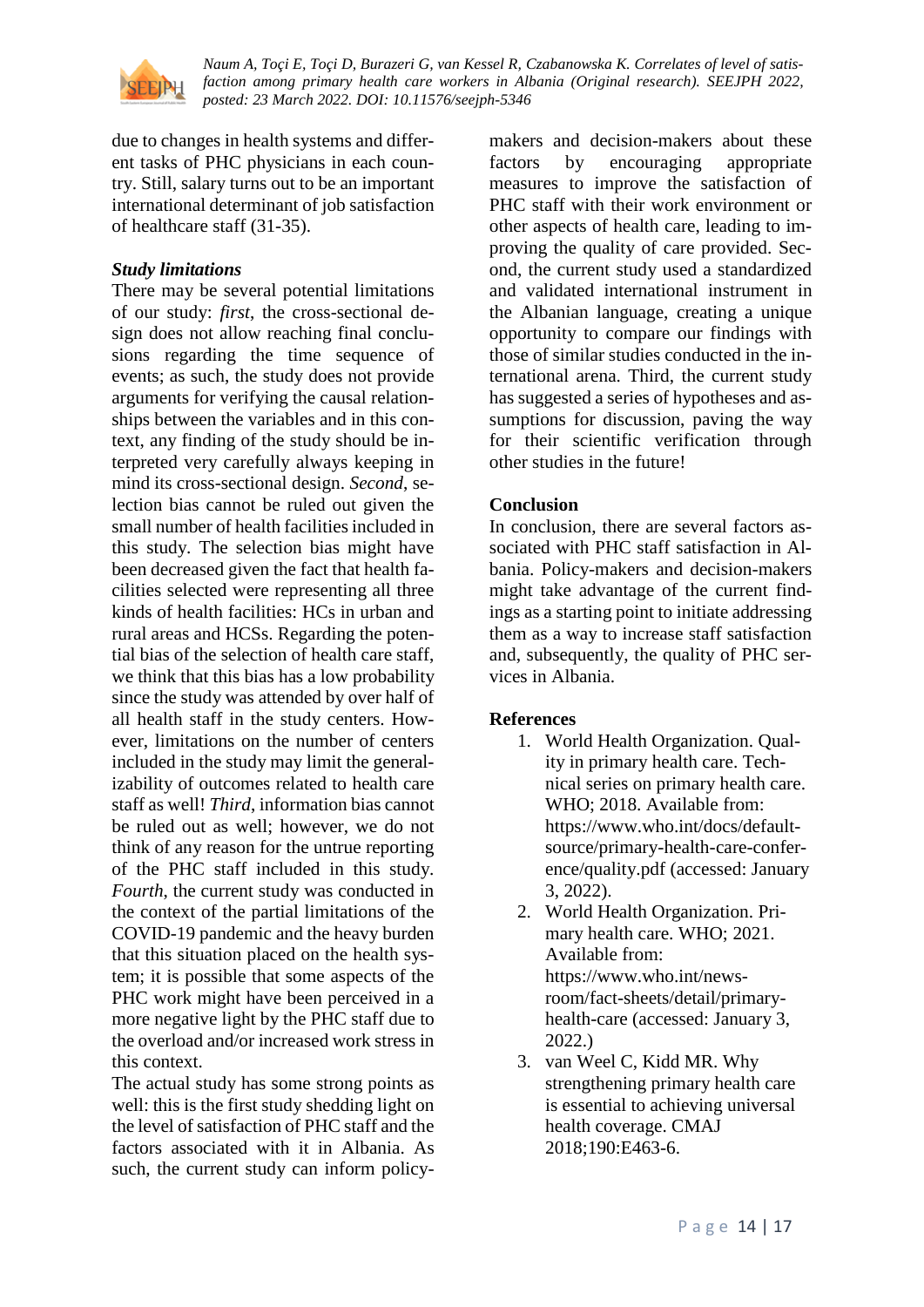

4. Atun R. What are the advantages and disadvantages of restructuring a health care system to be more focused on primary care services? Copenhagen, WHO Regional Office for Europe; 2004. Available from:

http://www.euro.who.int/document/e82997.pdf (accessed: January 8, 2021).

- 5. World Health Organization. Delivering quality health services: a global imperative for universal health coverage. Geneva: World Health Organization, Organisation for Economic Co-operation and Development, and The World Bank; 2018.
- 6. Xesfingi S, Vozikis A. Patient satisfaction with the healthcare system: Assessing the impact of socioeconomic and healthcare provision factors. BMC Health Serv Res 2016;16:94.
- 7. Pagán JA, Balasubramanian L, Pauly MV. Physicians' career satisfaction, quality of care and patients' trust: the role of community uninsurance. Health Econ Policy Law 2007;2:347-62.
- 8. Goetz K, Campbell S, Broge B, Brodowski M, Steinhaeuser J, Wensing M, et al. Job satisfaction of practice assistants in general practice in Germany: an observational study. Fam Pract 2013;30:411-7.
- 9. Patel I, Chapman T, Camacho F, Shrestha S, Chang J, Balkrishnan R, et al. Satisfied patients and pediatricians: a cross-sectional analysis. Patient Relat Outcome Meas 2018;9:299-307.
- 10. Mast MS, Hall JA, Roter DL. Caring and dominance affect participants' perceptions and behaviors during a virtual medical visit. J Gen Intern Med 2008;23:523-7.
- 11. Barnsley J, Williams AP, Cockerill R, Tanner J. Physician characteristics and the physician-patient relationship. Impact of sex, year of graduation, and specialty. Can Fam Physician 1999;45:935-42.
- 12. Mast MS. On the importance of nonverbal communication in the physician-patient interaction. Patient Educ Couns 2007;67:315-8.
- 13. Williams ES, Konrad TR, Linzer M, McMurray J, Pathman DE, Gerrity M, et al. Physician, practice, and patient characteristics related to primary care physician physical and mental health: results from the Physician Worklife Study. Health Serv Res 2002;37:121-43.
- 14. Linzer M, Konrad TR, Douglas J, McMurray JE, Pathman DE, Williams ES, et al. Managed care, time pressure, and physician job satisfaction: results from the physician worklife study. J Gen Intern Med 2000;15:441-50.
- 15. Glymour MM, Saha S, Bigby J. Society of General Internal Medicine Career Satisfaction Study Group. Physician race and ethnicity, professional satisfaction, and work-related stress: results from the Physician Worklife Study. J Natl Med Assoc 2004;96:1283-94.
- 16. Keeton K, Fenner DE, Johnson TR, Hayward RA. Predictors of physician career satisfaction, work-life balance, and burnout. ObstetGynecol 2007;109:949-55.
- 17. Pathman DE, Konrad TR, Williams ES, Scheckler WE, Linzer M, Douglas J. Career Satisfaction Study Group. Physician job satisfaction, dissatisfaction, and turnover. J Fam Pract 2002;51:593.
- 18. Ferrer RL, Hambidge SJ, Maly RC. The essential role of generalists in health care systems. Ann Intern Med 2005;142:691-9.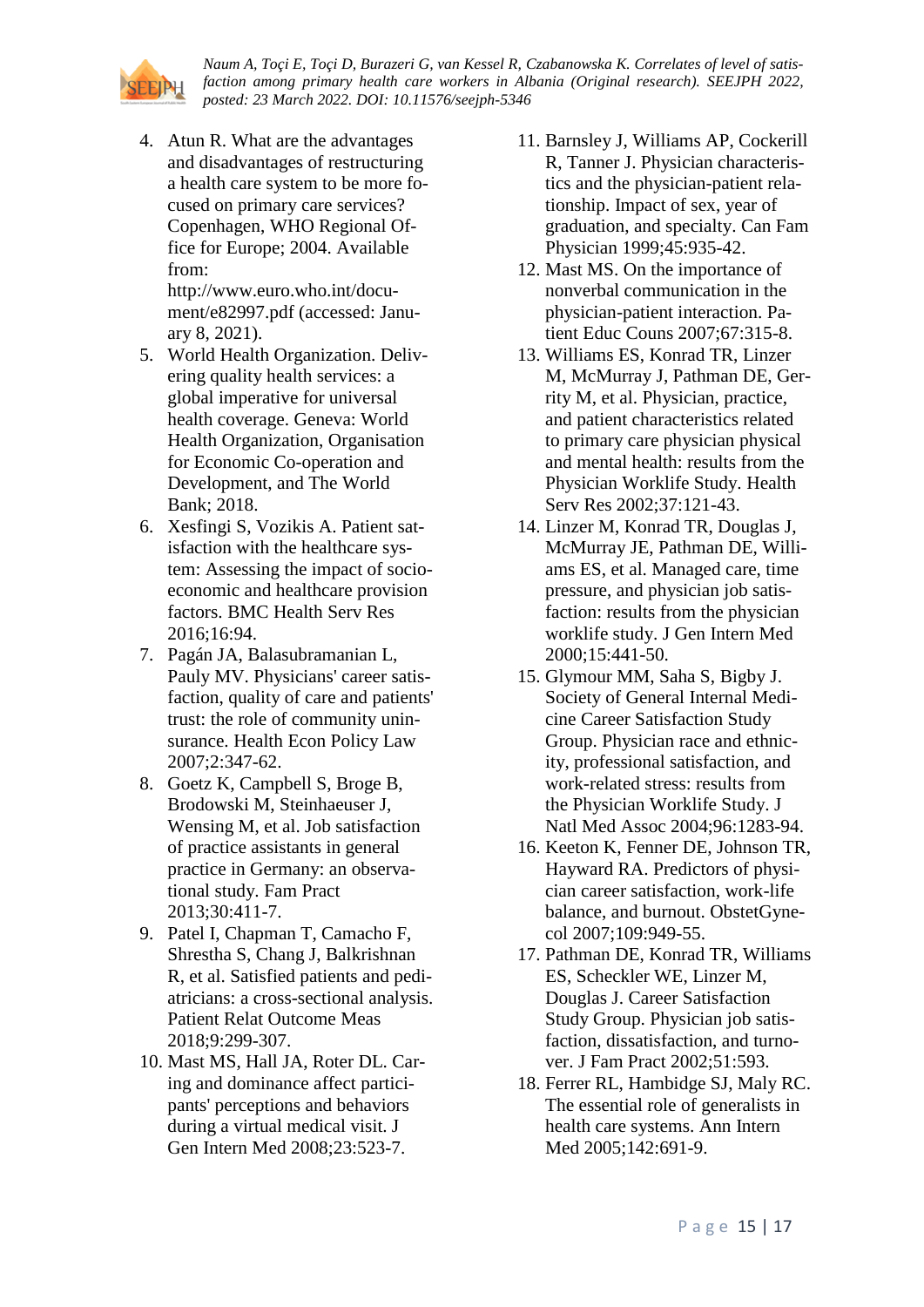

- 19. Trustees of Dartmouth College, Godfrey, Nelson, Batalden, Institute for Healthcare Improvement. Assessing, Diagnosing and Treating Your Outpatient Primary Care Practice (page 12). Adapted from the original version, Dartmouth-Hitchcock, Version 2, February 2005. Available from: https://clinicalmicrosystem.org/uploads/documents/2.5.21\_PDF\_outpatient-primary-care\_-workbook.pdf (accessed: January 3, 2021).
- 20. Tahiri Z, Toçi E, Rrumbullaku L, Pulluqi P, Roshi E, Burazeri G. Socio-demographic correlates of satisfaction level of primary health care personnel in Gjilan, Kosovo. Maced J Med Sci 2012;5:202-4.
- 21. Rurik I, Kalabay L. Primary healthcare in the developing part of Europe: changes and development in the former Eastern Bloc countries that joined the European Union following 2004. Med Sci Monit 2009;15:PH78-84.
- 22. Janicijevic I, Seke K, Djokovic A, Filipovic T. Healthcare workers satisfaction and patient satisfaction - where is the linkage? Hippokratia 2013;17:157-62.
- 23. Ojakaa D, Olango S, Jarvis J. Factors affecting motivation and retention of primary health care workers in three disparate regions in Kenya. Hum Resour Health 2014;12:33.
- 24. Mbaruku GM, Larson E, Kimweri A, Kruk ME. What elements of the work environment are most responsible for health worker dissatisfaction in rural primary care clinics in Tanzania? Hum Resour Health 2014;12:38.
- 25. Henry SG, Fuhrel-Forbis A, Rogers MA, Eggly S. Association between nonverbal communication during clinical interactions and outcomes: a systematic review and

meta-analysis. Patient Educ Couns 2012;86:297-315.

- 26. Szecsenyi J, Goetz K, Campbell S, Broge B, Reuschenbach B, Wensing M. Is the job satisfaction of primary care team members associated with patient satisfaction? BMJ Qual Saf 2011;20:508-14.
- 27. Laurant MG, Hermens RP, Braspenning JC, Sibbald B, Grol RP. Impact of nurse practitioners on workload of general practitioners: randomised controlled trial. BMJ 2004;328:927.
- 28. Stobbe EJ, Groenewegen PP, Schäfer W. Job satisfaction of general practitioners: a cross-sectional survey in 34 countries. Hum Resour Health 2021;19:57.
- 29. Arab M, Pourreza A, Akbari F, Ramesh N, Aghlmand S. Job Satisfaction on Primary Health Care Providers in the Rural Settings. Iran J Public Health 2007;36:64- 70.
- 30. Kumar P, Khan AM, Inder D, Sharma N. Job satisfaction of primary health-care providers (public sector) in urban setting. J Family Med Prim Care 2013;2:227-33.
- 31. Buciuniene I, Blazeviciene A, Bliudziute E. Health care reform and job satisfaction of primary health care physicians in Lithuania. BMC Fam Pract 2005;6:10.
- 32. Nylenna M, Gulbrandsen P, Førde R, Aasland OG. Job satisfaction among Norwegian general practitioners. Scand J Prim Health Care 2005;23:198-202.
- 33. Van Ham I, Verhoeven AA, Groenier KH, Groothoff JW, De Haan J. Job satisfaction among general practitioners: a systematic literature review. Eur J Gen Pract 2006;12:174-80.
- 34. Gedif G, Sisay Y, Alebel A, Belay YA. Level of job satisfaction and